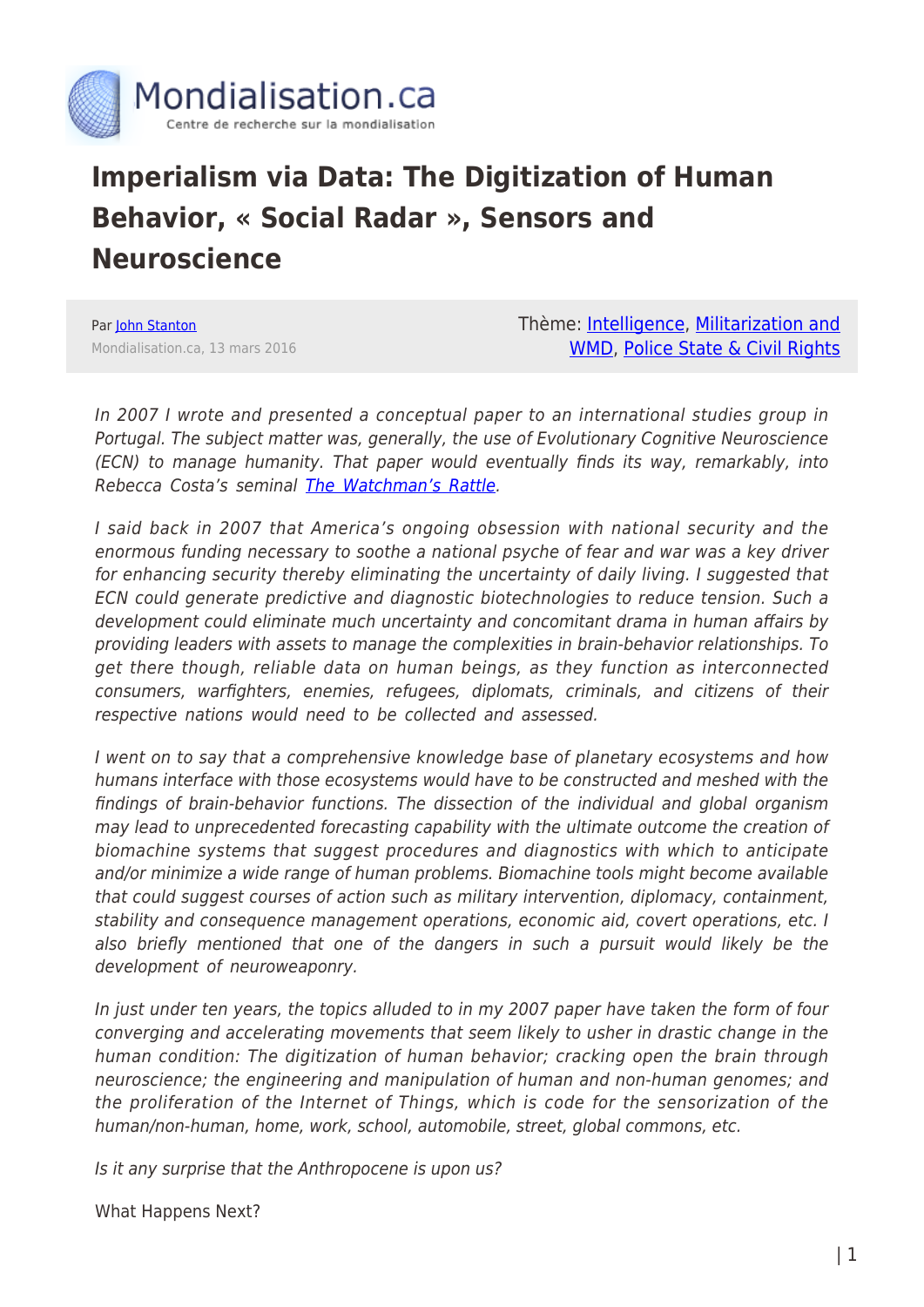Shoshana Zuboff, in the article, [The Secrets of Surveillance Capitalism,](http://www.faz.net/aktuell/feuilleton/debatten/the-digital-debate/shoshana-zuboff-secrets-of-surveillance-capitalism-14103616.html) thinks that humanity will become mentally displaced, perhaps disembodied, as behavior becomes totally predictable and free will vanishes.

The significance of behavioral surplus was quickly camouflaged, both at Google and eventually throughout the Internet industry, with labels like "digital exhaust," "digital breadcrumbs,"…These euphemisms for behavioral surplus operate as ideological filters, in exactly the same way that the earliest maps of the North American continent labeled whole regions with terms like "heathens," "infidels," "idolaters," "primitives," "vassals," or "rebels." On the strength of those labels, native peoples, their places and claims, were erased from the invaders' moral and legal equations, legitimating their acts of taking and breaking in the name of Church and Monarchy. We are the native peoples now whose tacit claims to self-determination have vanished from the maps of our own behavior. They are erased in an astonishing and audacious act of dispossession by surveillance that claims its right to ignore every boundary in its thirst for knowledge of and influence over the most detailed nuances of our behavior. For those who wondered about the logical completion of the global processes of commodification, the answer is that they complete themselves in the dispossession of our intimate quotidian reality, now reborn as behavior to be monitored and modified, bought and sold.

## Radar Love

Social Radar has been a goal of the government and business for some time. Its applications are legion: Predictive behavioral algorithms to ensure consumers are directed to the right product to ensure steady profits; underlying predictive mathematical models that allow the military commander a quantitative, geospatial view of open or urban terrain with humans moving predictably like aircraft on an air traffic controller's screen; and the creation of a predictive reality in which the masses believe they are "free", but are, unknown to them, being behaviorally shaped for the larger system. These notions can be found in military doctrine and a host of academic and marketing organizations. It's all there out in the open if anyone cares to look.

Consider The MITRE Corporation's development of Social Radar. In Social Radar for Smart Power, Mark Maybury writes:

"Conventional radar requires signatures for different kinds of objects and events: it needs to be tuned to different environmental conditions to provide accurate and reliable information. Analogously, a social radar needs signatures, calibration, and correlation to sense, if not forecast, a broad spectrum of phenomena (e.g., political, economic, social, environmental, health) and potentially forecast changing trends in population perceptions and behaviors. For example, radar or sonar enable some degree of forecasting by tracking spatial and temporal patterns (e.g. they track and display how military objects or weather phenomena move in what clusters, in which direction(s) and at what speed.) A user can thus project where and when objects will be in the future. Similarly, a social radar should enable us to forecast who will cluster with whom in a network, where, and when in what kinds of relationships…Public Opinion Polling by Proxy (POP/P) [is] an exploration of the ability of social media (e.g., Twitter) to serve as a proxy for traditional opinion polling methods to overcome their latency, expense, and invasiveness."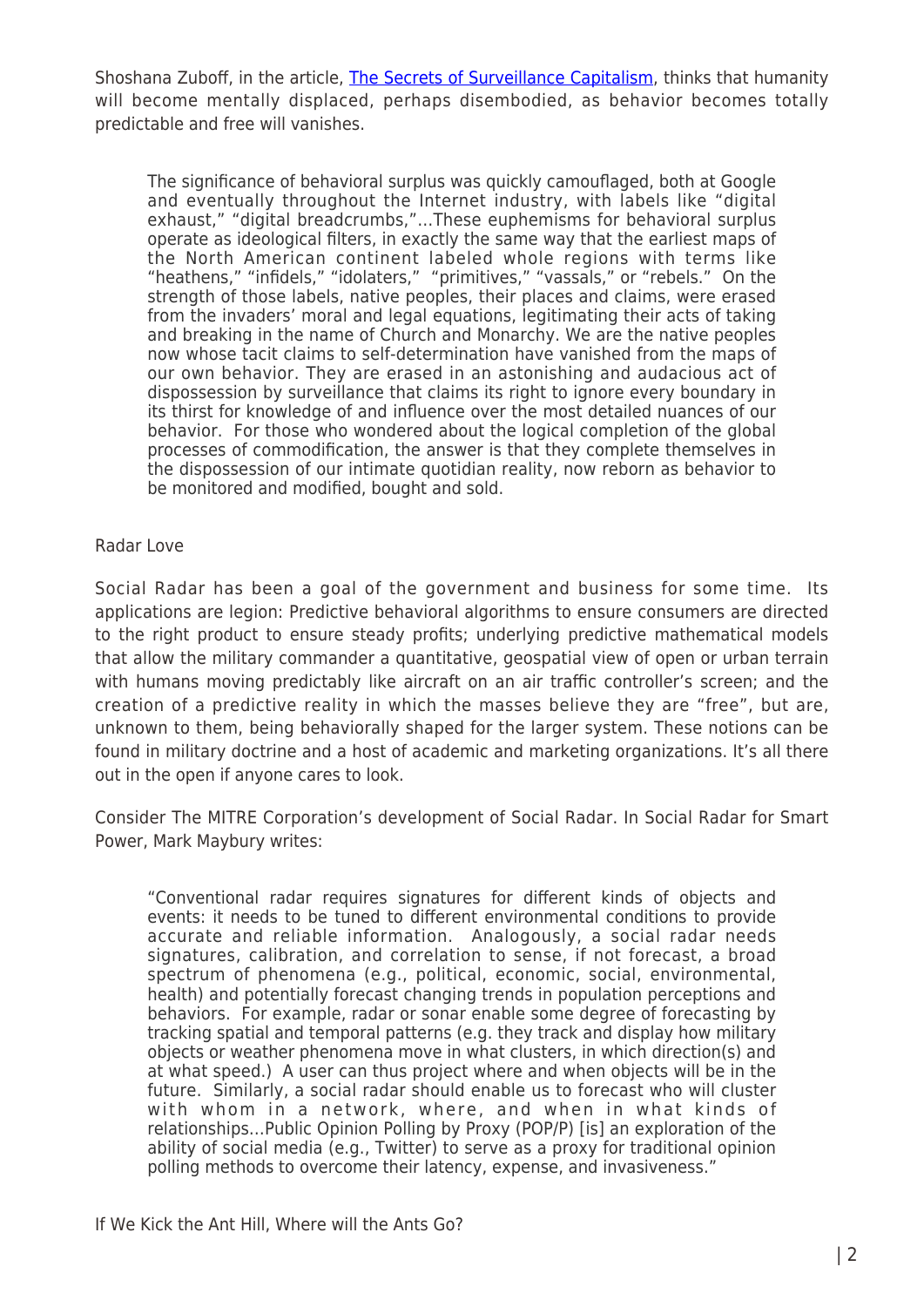The US national security community's dream is to have a Social Radar–like the one described above by Maybury—that would allow military commanders to lord over other countries. The Pentagon's Sociocultural Behavior Research and Engineering in a Department of Defense Context contains this statement:

"Mastery would mean that U.S. forces would have the data on indigenous populations and the training they need to move easily in those populations; could see the parameters of culture and society and integrate those with conventional mapping of the physical terrain; could detect often complex and dynamic networks, where adversaries and civilian populations are intermingled; and would possess non-kinetic tools as well as the ability to anticipate both the near-term and long-term impacts of applying those tools."

It's easy to pick on the Pentagon on these matters, of course. But the insidious reality is that for profit, commercial enterprises with global reach—and the many lobbyists and non-profits who work on their behalf to distort regulatory regimes designed to oversee their activities—must modify human behavior in order to control/corner global markets, turn a profit and survive. These are the new colonialists who now brandish the US military as a tool for their own ends.

If Zuboff is correct, then Google–and corporations colluding with them or like them—are engaging in a type of intellectual property theft from unwitting customers. The thoughts, feelings, the sense of individual uniqueness of a human being (or his/her genetic structure) ultimately ends up getting copyrighted, trademarked or patented by corporations. It is the Internet of Sensors, Neuroscience, Genetic Engineering and the Digitization of Earth in the techno-dictatorial hands of corporate boardrooms and financiers that may well prove to be apocalyptic for all life on Earth.

Unfortunately the leadership of the dangerously privatized US military has become an extension of this techno-corporate collective and the governing civilians the collective owns. Indeed, so much so that US military leadership, while on "active duty", emulates its mentors in the corporate world because (a.) rampant internal privatization has distorted the US military; and (b.) the private sector is where US military leaders long to be when it's retirement time. It's all about networking for the big payday in the private sector, or developing networking diagrams to see who the bad guys affiliate with in some remote corner of the African continent.

So it is no surprise that

"…the worldview that governs the U.S military's approach…is one where populations are de-coded as networks. To see like the twenty-first century US military is to see a world of networks. This world of networks is a secular cosmological vision derivative from the human-machine assemblages where US military personnel and institutions are imbricated. These human-machine assemblages have been violently extended…through new technologies like irisscan biometrics devices and data-base management…many new twenty-first century technologies, like big data mining and computational social network analysis, are rooted in colonial practices." (The Afterlives of Counterinsurgency: Postcolonialism, Military Social Science, and Afghanistan 2006-2012 by Oliver Christian Belcher)